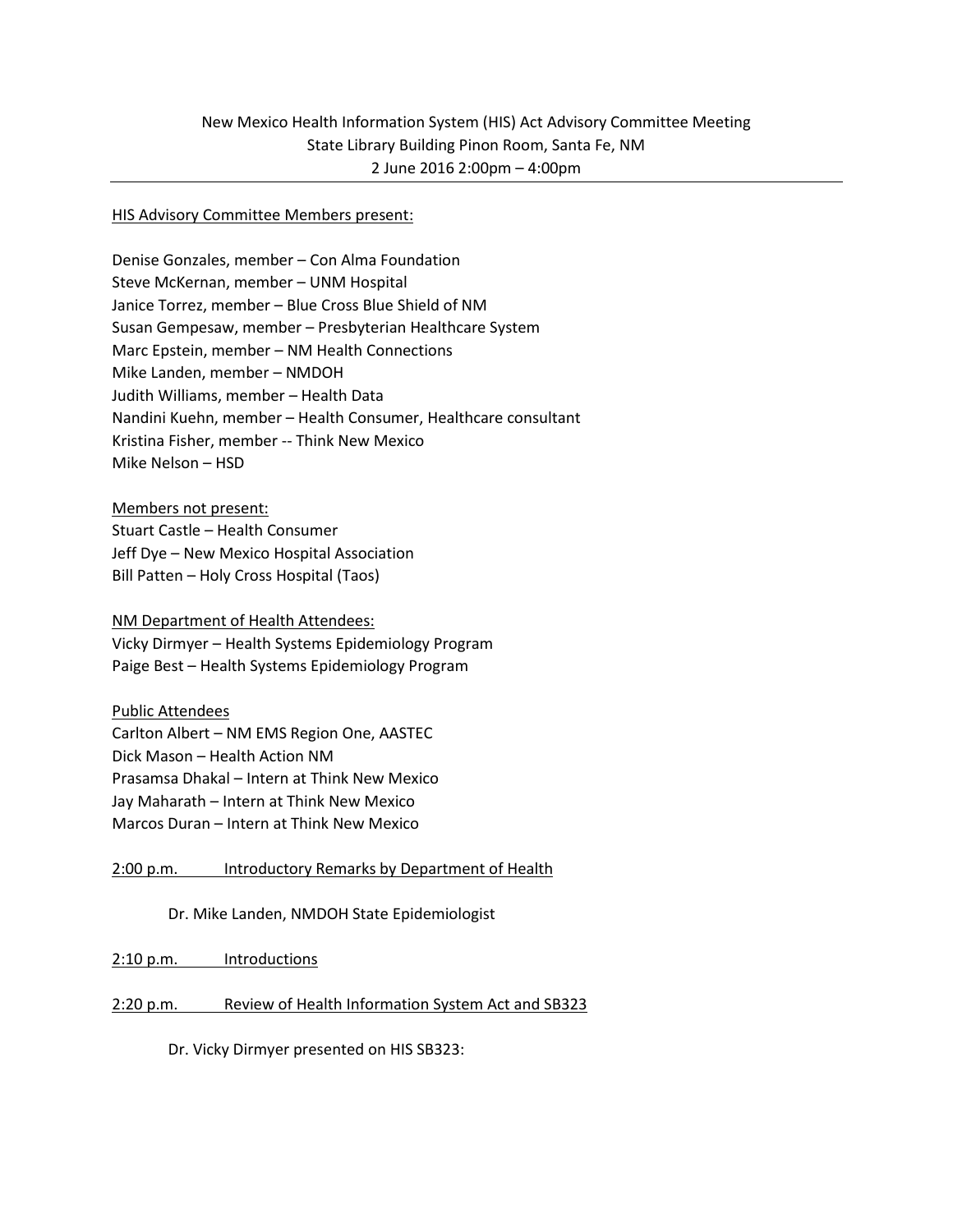A. Enacted in 1989, Health Policy Commission were stewards, charge of the act moved to NMDOH in 2012.

Three major changes to the HIS Act in 2015:

- 1. Creation of an Advisory Committee (§24-14A-11, NMSA 1978)
- 2. The department can provide data at a facility level (previously only at the patient county of residence level) (§24-14A-8, NMSA 1978)
- 3. DOH is charged with creating a website by Jan 2018 (§24-14A-6.1, NMSA 1978)
- B. Other topics of discussion:
	- 1. Public Health Act A key part related to data collection for NMDOH.
	- 2. Data Source:
		- a. Emergency Department Data Collected on an annual basis from non-federal EDs/hospitals – disseminated in the year following the data collection year.
		- b. Syndromic Surveillance Data The (near) real-time collection of ED data for surveillance of clustering of health conditions. This dataset has been used for injury surveillance during the Southeast NM winter storm, suicide clusters throughout the state, and will be potentially used for opioid morbidity surveillance. Currently 75% of hospitals are participating (the remaining hospitals are smaller and lack the technical resources that the bigger hospitals have—NMDOH is working with these smaller hospitals to get them onboard).
	- 3. Vital Records Act (birth and death data)
	- 4. The HIS Act is quite broad and in the definitions section ((§24-14A-2, NMSA 1978), the list of data sources is expansive. In the future, NMDOH would like to explore collecting outpatient data at some point.
	- 5. The Advisory Committee was created because of the three major changes Dr. Dirmyer addressed. This Committee purview is the whole act.
- C. Request by committee member for a two-minute historical background?

There were two legislative approaches during the 2015 Legislative session, that merged into one bill, SB323.

D. Request by committee member to discuss current ED data collection. It was not clear if ED data was being collected from facilities (yes it is collected, currently collecting 2015 data from facilities). Notation by NMDOH, ED data is collected under the Public Health Act and not the HIS act. There is potential that ED data collection could be moved under the HIS act. That can be discussed by the advisory committee. Currently, only hospital inpatient discharge data (HIDD) is collected under the HIS act.

Committee Member: It would be important to have a single mechanism for collecting all hospital data.

E. Request by committee member to discuss the involvement of the Health Information Exchange (HIE).

Currently, the HIE does not assist NMDOH with the collection of HIDD or ED data. The HIE does assist with the collection of syndromic surveillance data.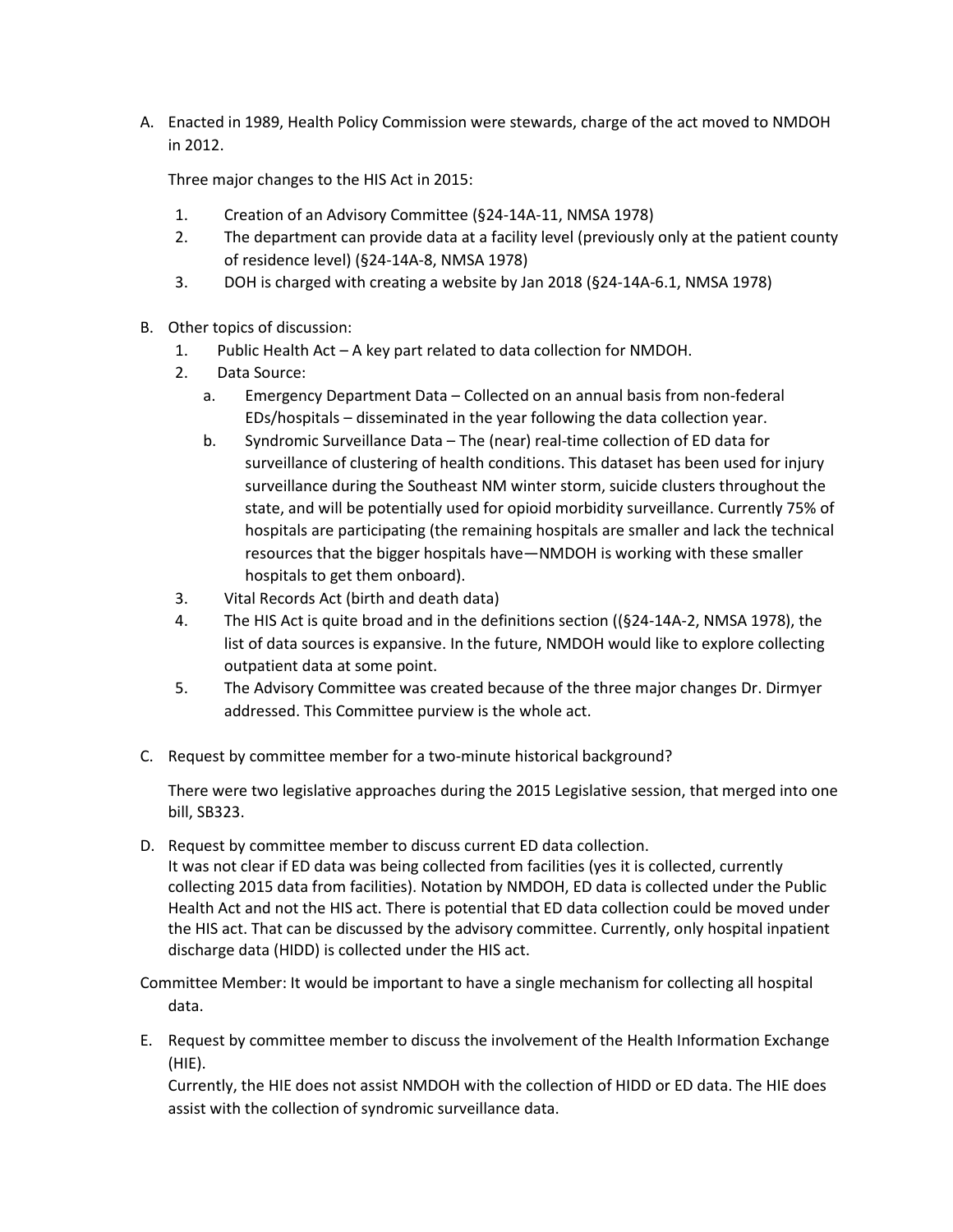- F. Request by committee member to discuss the capacity of the smaller facilities? Agreement that different facilities have different capacities dependent on location and size of the facility. Something to keep in mind.
- G. Request by committee member to discuss all the available data sources collected by NMDOH? It was determined that this would be a good topic for the next meeting.

## 2:40 p.m. Advisory Committee Membership Requirements and Responsibilities (NMAC 7.1.28)

- A. Key Notes in Administrative Code:
	- 1. Minimum of 7 individuals and a maximum of 13.
	- 2. Members serve for two years, can be reappointed for consecutive terms.
	- 3. Meeting are open to the public. Members and others can speak at any time during the meeting.
- B. Request by committee member to post the meeting minutes and list of committee member names on the NMDOH website.
- C. Discussion on the frequency of meetings?
	- 1. Request to meet once a month. All committee member in agreement with monthly meetings.
	- 2. Request to alternate meetings between ABQ and Santa Fe. Next meeting will be in ABQ.
	- 3. Minutes, Agenda, and Advisory members will be put up on the website.
- D. Request by committee member to discuss the overall goals of the advisory committee, what are we trying to accomplish?
	- 1. Empowerment of individual consumer. Empowerment of the Legislators. Understand and bring to life financial reasons and the decision making today. Issues we face, quality, cost shifting, obscuring what counts as quality. Unique opportunity to represent the consumer, the payer, the provider – data drives everything and we need to get something out there so it is good enough. Strong advocacy. Jan 1, 2018 deadline.
	- 2. Keep front and center the 'What'. Mobile platform. NMHIC, make plans to display data.
- E. Committee member brought up that cost data is already publicly available through the Hospital Compare.gov website. Member was unsure if the website was still active. Other members thought that cost data was not available on the website. Group decision to research the website and discuss at the next meeting.
- F. Committee member made an observation about current websites: the consumer would have difficulty accessing and understanding this data; policy persons may be better equipped to dig through publicly available data and understand, but the average consumer may have trouble.
- G. Questions posed by a committee member:

What kinds of standard reports would we like from our system? What data is needed [by the public]? How does the public access information?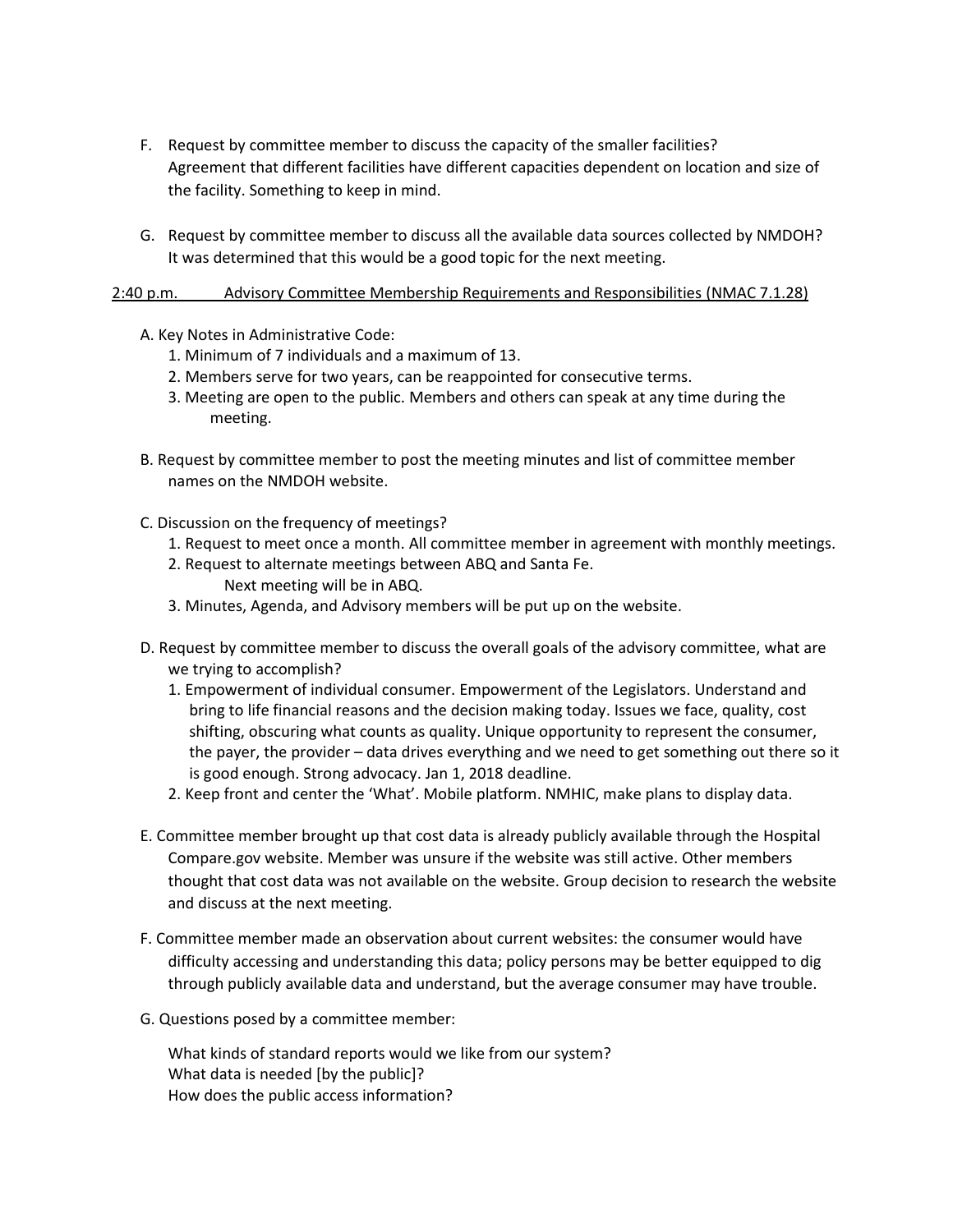This is what hospital data looks like in NM which is different than [other state].

3:00 pm Review Hospital Specific Data

Presentation by Dr. Dirmyer

- A. HIDD currently collecting 268 different data elements. Data is collected on a quarterly basis. We have 15 specialty facilities. 37 General Hospitals.
- B. Revenue charges are collected in HIDD; note charge data is definitely not cost data.
- C. Annual Report is publicly available on the NMDOH website.
- D. Discussion -- Look at HIDD data through the lens of health status. The Annual Report is for health outcomes. Is the aim health status or health outcomes? A committee member stated the focus should be on health equity. This would be dependent on the audience and what their needs are. Very unique public health perspective. Focus on all parts of the service delivery system to improve health outcomes.
- E. The annual report includes many graphs, one is age and sex for NM residents. NMDOH can make comparisons between NM and the US overall. For U.S. data, 2010 is the most current year of data. In 2014, results showed that NM had lower hospitalization rates compared to the U.S., but this needs to be explored more. There is the ability to analyze hospitalization by certain diagnoses codes (health conditions). For example, looking just at septicemia. NMDOH can look at other parameters like length of stay.
- F. HIDD is limited to non-federal hospitals: VA and IHS are not included. Therefore, the HIDD is limited in its surveillance capabilities. NMDOH is working with neighboring states for hospitalization data on NM residents who are going to TX, CO, and AZ for their health care.
- G. ED data currently there are 81 variables. The administrative code for ED is very different that HIDD. HIDD data is very specific in formatting of variables, not the same for ED. In 2015, NMDOH requested Total Charges and Procedures for ED data. An ED Annual Report is also posted on the NMDOH website.
- H. Syndromic Surveillance, near real time data from ED data. NMDOH receives data from facilities every 24 hours. NMDOH hopes to have all facilities reporting by 2017. It can be challenging for facilities to be reporting ED data in two different systems.
- I. Question by non-member: How does NMEMSTARS relate to this? These EMS data are authorized in the EMS ACT – theoretically NMDOH could move it under the HIS ACT.
- J. NMIBIS a public website where HIDD data (de-identified) currently resides. NMIBIS provides the back-end engine for a number of system: a) environmental public health tracking—links hospitalization data to environmental data, b) behavioral health portal, c) race to the top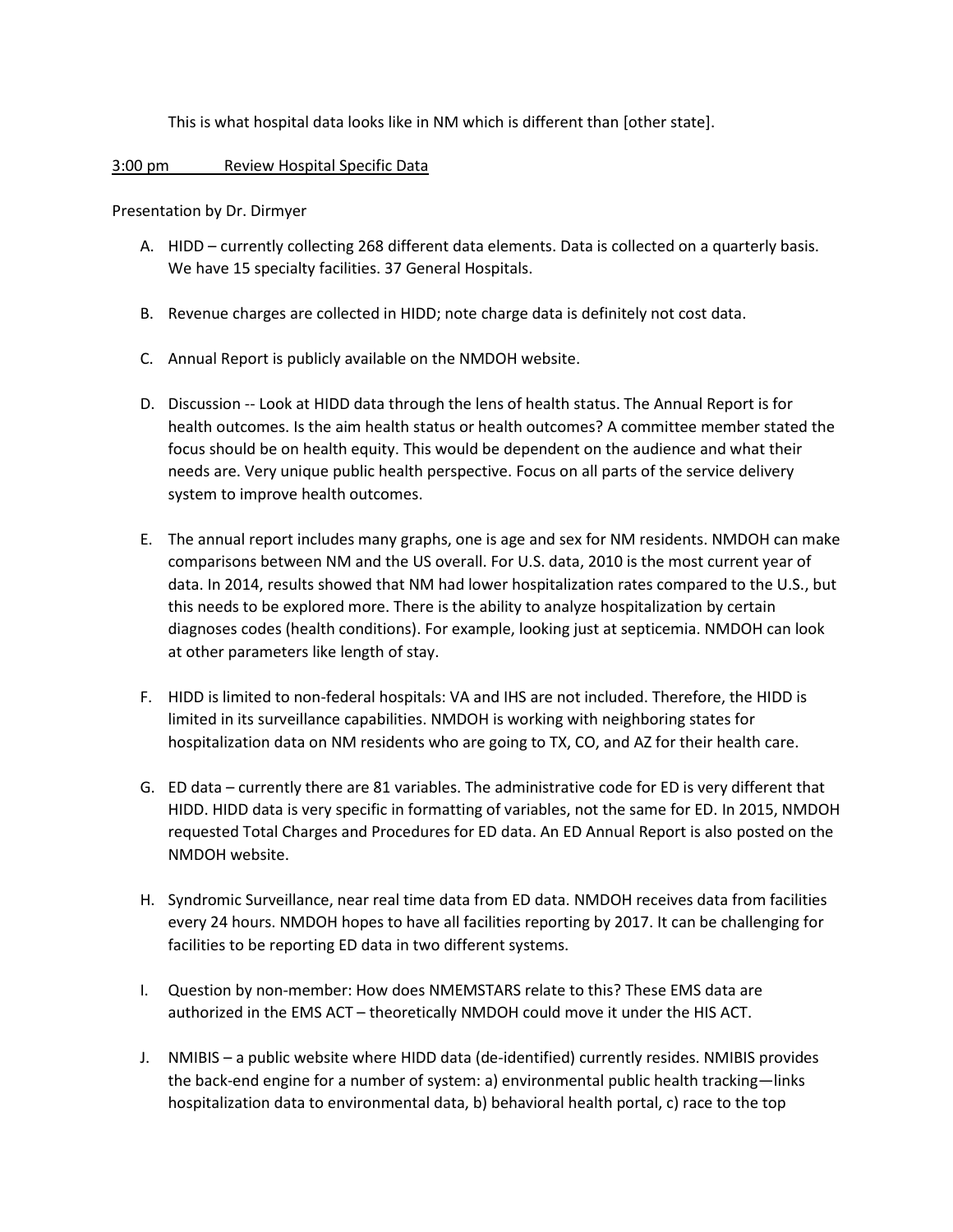information. Ten states work together to improve IBIS. NMIBIS allows users to query the data. NMDOH also provides indicator reports (200) for certain health conditions.

K. Epi Reports are distributed on a monthly basis. Just another resource that uses HIDD or ED data. Another mechanism for providing health outcome data to the public.

# 3:15 pm All Payers Claims Database (APCD)

- A. Previous work: NMDOH and HSD, within the SIM grant, collaborated on work around an APCD. A consultant was hired and the conclusion was that the HIS Act with rules be used for the creation of an APCD. The initial costs would be around \$700K. At this time, there is no current funding source. NMDOH is looking for some state IT funds.
- B. The HIS act states that by Jan 2018 there needs to be a website for cost and quality data. At this time, NMDOH does not collect cost data.
- C. Discussion: A committee member stated that CMS collects all claims regardless of payer. Another committee member mentioned that Florida has an APCD.
- D. About 20 states have an APCD.
- E. Discussion around the use of cost to charge ratios. Committee member mentioned that their facility applies this ratio to their own data. In-house calculations indicated that the ratio was pretty accurate: 95% or 99% accuracy rate for cost. Generic ratio doesn't work well when you have multiple hospital causes/conditions. The ratios vary be specific health cause/condition.
- F. Question to committee: how important is the cost data to this group? There was agreement that cost data is important to the committee. In an APCD, every single claim that is generated is made available and what was paid out of it. Health information exchange is not claims data.
- G. Consumer database, still want to know what will be paid. How much is someone going to pay net? Which hospital is more expensive? Discussion, hospitals don't have control of costs, but rather insurance companies, employment status, and other variables are incorporated into costs. Claims are adjudicated differently. Challenge to the consumer.
- H. Goal: We want to empower individual consumers; how close can we get to actual costs? Should there be tools for consumers by the health plan, the benefit, deductibles, the out of pocket costs? States and APCDs cannot aggregate to that kind of level.
- I. Suggestion: Pick maybe two to ten procedures or interventions that are very common. An example could be the cost to have a baby in NM. How does that compare nationally?

3:35 p.m. Website